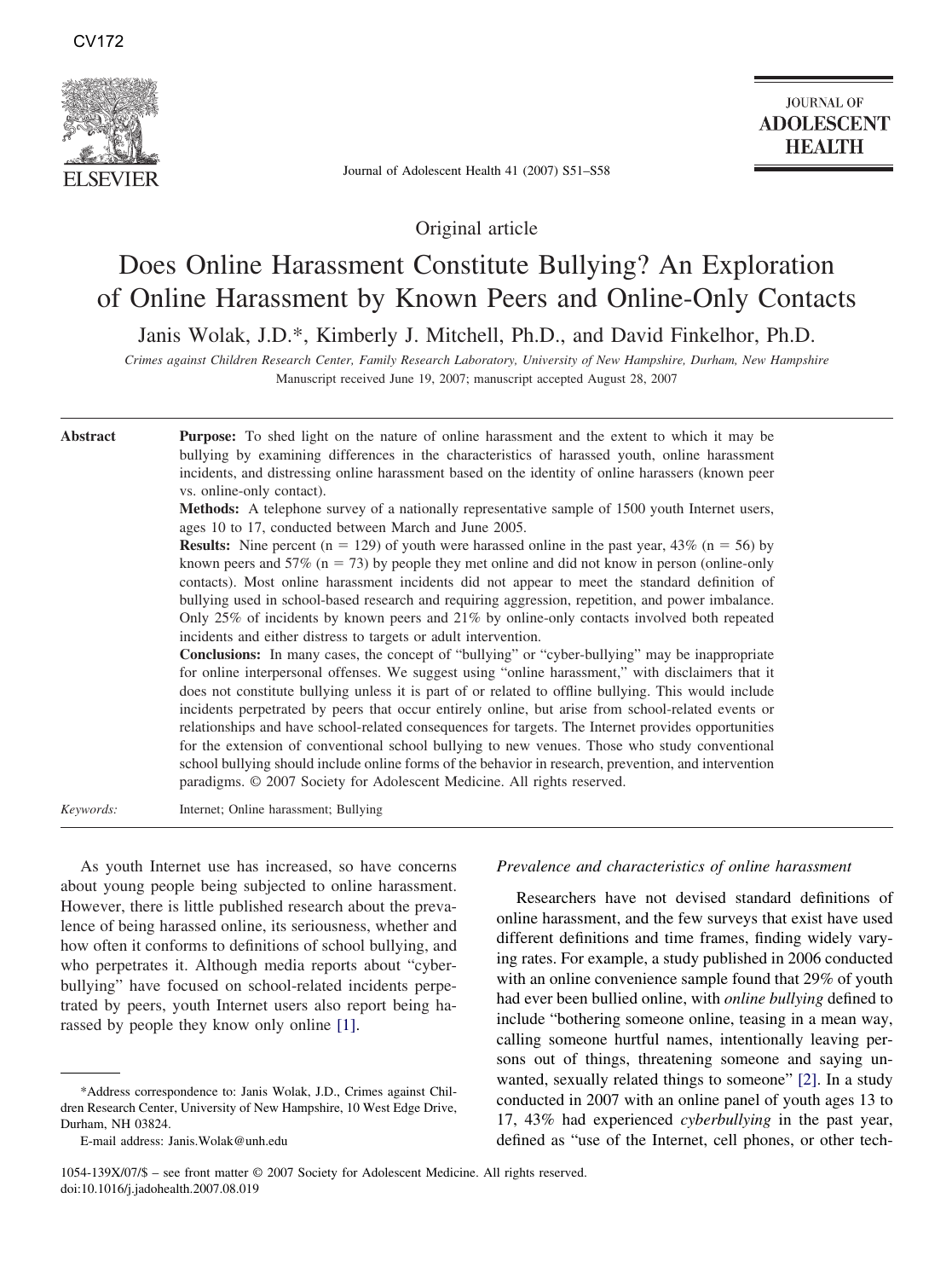nology to send or post text or images intended to hurt or embarrass another person" [\[3\].](#page-7-0)

Two telephone surveys by the authors of national samples of youth Internet users ages 10 to 17, provide more conservative numbers and greater detail. In 2000, 6% said they had been subjected to *online harassment*, defined as "threats or other offensive behavior (not sexual solicitation) sent online to the youth or posted online about the youth for others to see" [\[4\].](#page-7-0) In 2005, this number rose to 9% [\[1\].](#page-7-0) Among harassed youth, 35% said the harasser had used the Internet to post or send messages about them for others to see. The remaining 65% were bothered or harassed in oneon-one exchanges with harassers. Also, between 2000 and 2005, the proportion of youth who used the Internet to "harass or embarrass someone [they] were mad at," increased from 1% to 9% [\[1\].](#page-7-0)

In the 2005 survey, 89% of youth harassed online were ages 13 to 17 [\[1\].](#page-7-0) This suggests that many targets of online harassment are older than targets of offline bullying, who tend to be of middle school age [\[5\].](#page-7-0) Over half (58%) of targets were female [\[1\].](#page-7-0) Over half (55%) of harassers were people youth had met online and did not know in person. Using instant messaging, going to chatrooms, and keeping online journals or blogs were related to being harassed online [\[6\].](#page-7-0) Also, youth who reported online harassment had poorly developed social skills, as measured by the Child Behavior Checklist (CBCL), and more offline interpersonal victimization (e.g., peer and sibling assaults) [\[6\].](#page-7-0) Being harassed online was also related to harassing others online, suggesting some youth may be so-called "provocative" or "bullyvictims," a group also observed in offline incidents [\[7,8\].](#page-7-0)

### *Does online harassment constitute bullying?*

Much bullying occurs in school [\[5,9\],](#page-7-0) but how often online harassment arises from incidents at school is unknown. As noted, much online harassment is perpetrated by online contacts that youth do not know in person. Online harassment precludes physical acts of violence, and it may be less threatening because harassers cannot use physical attributes such as size and tone of voice to intimidate. On the other hand, verbal aggression in the form of threats, rumors, and gossip is a form of bullying [\[5,8\]](#page-7-0) that the Internet is well suited to. Two studies have found considerable overlap among victims of school bullying and online harassment, using convenience samples of youth [\[10,11\].](#page-7-0)

It is also not clear how often online harassment would qualify as bullying under the definition used in school bullying research, which requires three elements: (1) aggressive acts, verbal included, made with harmful intent, (2) repetition, and (3) an imbalance of power between the perpetrator and target [\[8\].](#page-7-0) Although we did not have information about harassers' intent, 62% of youth harassed online were not distressed, implying they did not view the experience as serious or harmful [\[1\].](#page-7-0) Only 32% experienced

chronic incidents, defined as three or more in the past year [\[6\].](#page-7-0) Further, 49% of targets terminated the harassment easily with actions such as blocking the harasser, and in other cases the harassment stopped with no action by the target, or the youth simply ignored the harasser [\[1\].](#page-7-0) These easy terminations suggest much online harassment may not involve imbalances of power in which targets have difficulty defending themselves from aggressors [\[8\].](#page-7-0) On the other hand, the nature of the Internet creates the potential for repeated victimization, and when harassment is posted online, it may not be easy for a target to terminate the situation. Thirtyeight percent of youth were distressed by the online harassment they experienced. Girls and preteen youth were more likely to be distressed [\[6\].](#page-7-0) Harasser identity could play a role in whether online harassment amounts to bullying. Online harassment by people youth know only online could involve bullying less often than harassment by known peers, because bullying has been defined based on the dynamics of face-to-face peer relationships.

The aim of this paper is to shed light on the nature of online harassment and the extent to which it can be seen as bullying. To this end, we examine differences based on the identity of online harassers (known peer versus online-only contact) in terms of the characteristics of harassed youth, online harassment incidents, and distressing online harassment, using data from our 2005 survey of youth Internet users.

#### **Methods**

We used telephone interviews conducted between March and June 2005 to gather information from a national sample of youth Internet users. The research was approved by the University of New Hampshire Institutional Review Board.

# *Participants*

Participants were 1500 youth ages 10 to 17 ( $M = 14.24$ ,  $SD = 2.09$ ), English speaking, who had used the Internet at least once a month for the previous 6 months. Of those, 9%  $(n = 130)$  reported they had been harassed online in the past year [\[1\].](#page-7-0) Because this paper compares youth harassed by known peers or online-only contacts, to those not harassed, we excluded one anomalous case of a youth harassed by an adult known in person. This left a sample size of 1499 (mean age  $= 14.2$  years,  $SD = 2.1$  years). Girls were 51% of the sample. Seventy-six percent self-identified as white and 13% as black. Almost 1 in 10 (9%) self-identified as Hispanic. Fifty-four percent came from families with an educational level of college graduate or higher. Although well-educated, prosperous families and white individuals were overrepresented in the sample, they approximated the population of youth Internet users at the time of data collection [\[12\].](#page-7-0)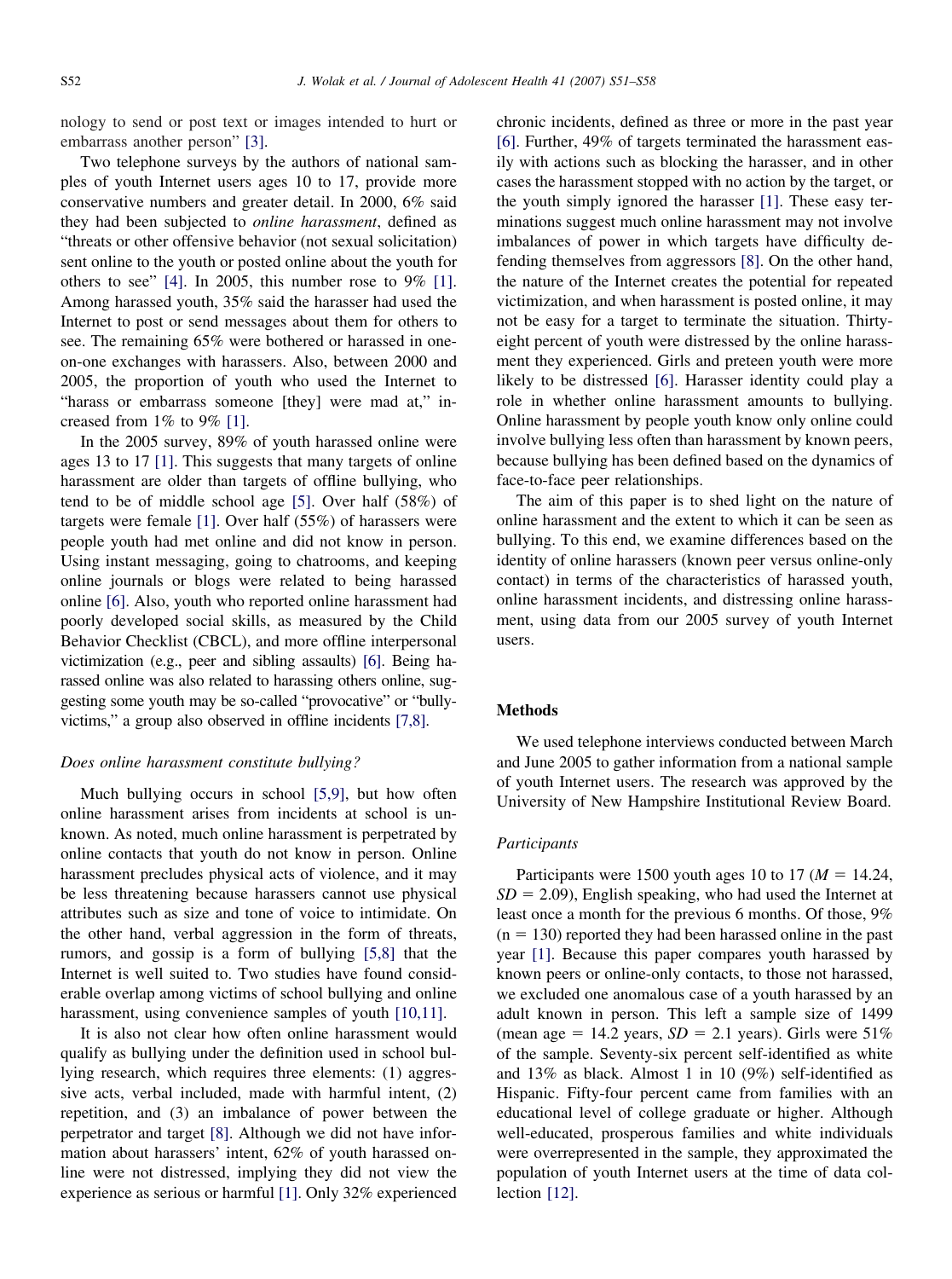# *Procedure*

The sample was drawn from a national sample of households in the United States with telephones developed by random digit dialing. Details about the dispositions of the numbers dialed along with a more detailed description of the methodology can be found in other publications [\[1,6\].](#page-7-0) Youth were interviewed with parental assent and their own verbal consent. Youth interviews were scheduled at youths' convenience, when they could talk freely and confidentially. The average youth interview lasted about 30 minutes.

The response rate, based on standard guidelines promulgated by the American Association for Public Opinion Research was 0.45 [\[13\].](#page-7-0) This rate, lower than was typical of surveys in earlier decades, is in line with other recent scientific household surveys [\[14\],](#page-7-0) which continue to obtain representative samples and provide accurate data about the views and experiences of Americans despite lower response rates [\[15\].](#page-7-0)

# *Measures*

Online harassment was determined based on two questions asked of all respondents: (1) "In the past year, did you ever feel worried or threatened because someone was bothering or harassing you online?" and (2) "In the past year, did anyone ever use the Internet to threaten or embarrass you by posting or sending messages about you for other people to see?" We coded youth who answered yes to either of these questions as reporting online harassment.

We asked youth a series of questions about the harassment incident. If youth had been harassed online more than once in the past year, we asked them about the most bothersome incident, or most recent if none was most bothersome. Youth who knew harassers in person were categorized as harassed by known peers. All of the known peer harassers were within 2 years in age of the youth they harassed. Youth who knew harassers only online were categorized as harassed by online-only contacts. Incidents which included harassers calling youth or coming to youths' homes were designated as involving offline contact. Youth who rated themselves very or extremely upset or afraid as a result of an incident (4 or 5 on a scale of 1 to 5) were categorized as distressed.

*Demographic characteristics.* Parents reported on household education and income, family structure, and youth age and sex. Youth reported on race and ethnicity. Youth age was dichotomized as 10 to 12 versus 13 to 17. Household education was dichotomized as at least some college versus less. Household income was dichotomized as \$75,000 or more versus less.

*Characteristics of Internet use.* We created a composite variable for high Internet use based on youth estimations of time spent online (days per typical week and hours per typical day) and self-ratings of experience with and impor-

tance of the Internet, on scales of 1 to 5. These four variables were included in a factor analysis, with one latent variable indicated (Eigenvalue, 1.71; % of variance, 42.9). A summation score was created  $(M = 0.41, SD = 0.31)$  and dichotomized at 1 *SD* above the mean to reflect a high level of Internet use. We also asked where youth used the Internet (e.g., home, school) and about interactive online activities (e.g., instant messaging, chatrooms). We asked if youth had used the Internet to harass or embarrass people they were mad at. All questions referred to events in the past year, and these variables were dichotomous.

*Psychosocial characteristics.* We asked youth to rate on a 4-point Likert scale (1 = all the time,  $4 = \text{rarely/never}$ ) how frequently their main caregiver did the three following things: (1) nagged, (2) yelled, and (3) took away privileges. Based upon exploratory factor analysis suggesting a common latent factor (Eigenvalue, 1.69; % of variance, 56.2), we created a composite variable to measure parent– child conflict  $(M = 3.98; SD = 1.43)$ . Due to indications of nonlinearity, this was dichotomized at 1 *SD* above the mean to reflect high conflict.

Using selected questions from the Juvenile Victimization Questionnaire [\[16\],](#page-7-0) we asked youth about sexual or physical abuse in the past year (yes/no). These victimizations were combined to ensure sufficient numbers of youth within categories to allow statistical comparison. Offline personal victimization happened when youth experienced at least one of the following in the past year (yes/no): being attacked generally, hit or jumped by a gang, hit by peers, picked on by peers.

We assessed borderline or clinically significant behavior problems using the Youth Self-Report of the Child Behavior Check List (CBCL) [\[17\]](#page-7-0) including four subscales: aggression, rule-breaking, social problems, and depression. We dichotomized scores to identify youth with borderline or clinically significant scores. All items referred to the past 6 months.

# *Analyses*

We used SPSS 15.0 (SPSS, Chicago, IL). First, we conducted chi-square crosstabulations to determine which demographic, Internet use, and psychosocial characteristics were associated with: (1) harassment by known peers, (2) harassment by online-only contacts, and (3) no harassment. Second, we ran a series of logistic regression analyses, controlling for age and high Internet use, to create odds ratios identifying characteristics associated with harassment by known peers or online-only contacts, compared to youth not harassed. Third, we used chi-square crosstabulations to compare characteristics of incidents by known peers to those by online-only contacts. Next we used chi-square tests to compare youth who were distressed by an incident to those who were not. Finally, we used logistic regression to create odds ratios for characteristics significantly related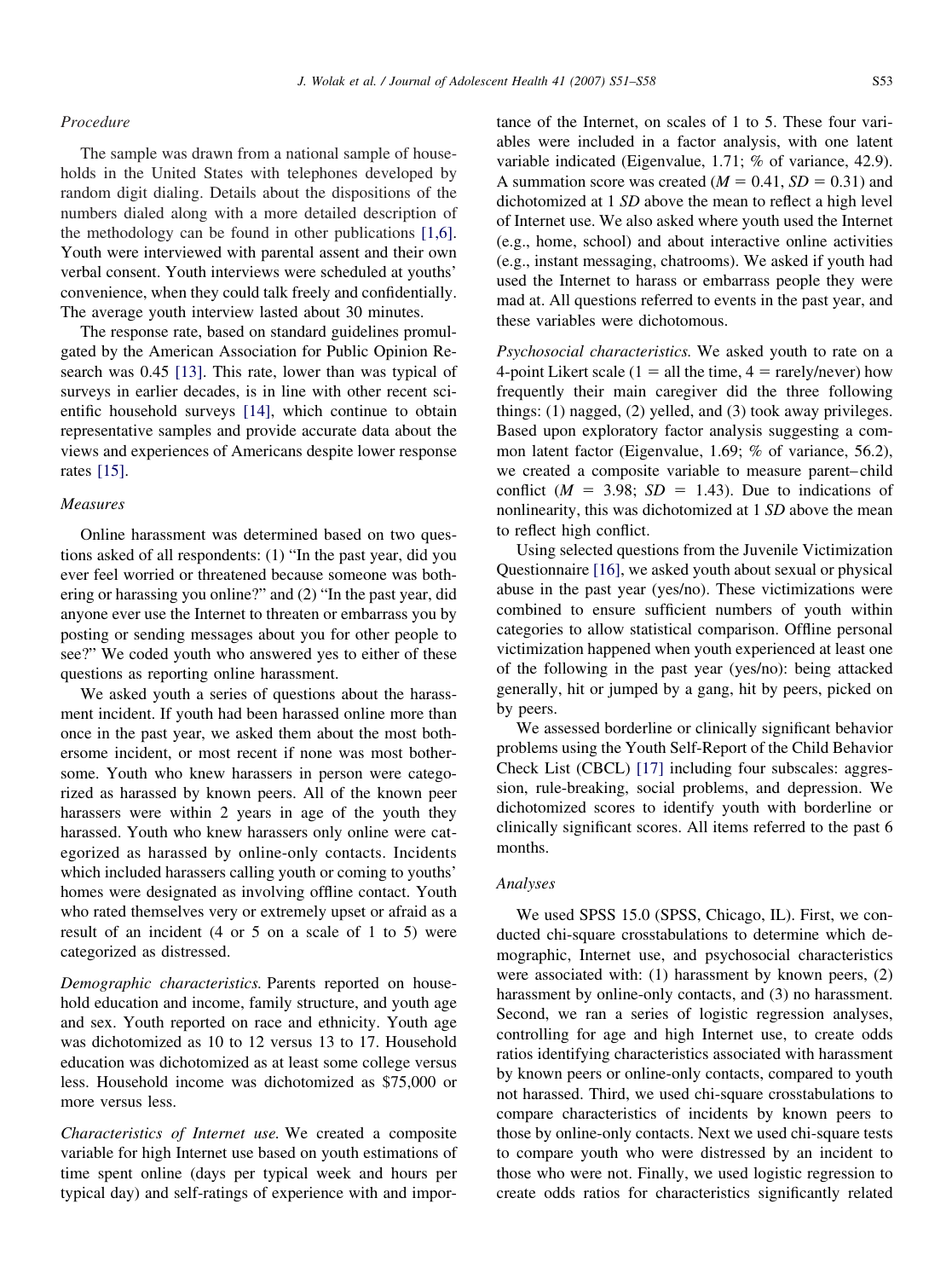Table 1

|                       |  |  |  | Bivariate comparisons of demographic, Internet use, and psychosocial characteristics of youth harassed by known peers, by online-only contacts and not |  |
|-----------------------|--|--|--|--------------------------------------------------------------------------------------------------------------------------------------------------------|--|
| harassed $(n = 1499)$ |  |  |  |                                                                                                                                                        |  |

| Characteristics                               | $(n = 56)$     | Harassed online by known peer |                | Harassed by online-only<br>contact ( $n = 73$ ) | Not harassed online<br>$(n = 1,370)$ |  |
|-----------------------------------------------|----------------|-------------------------------|----------------|-------------------------------------------------|--------------------------------------|--|
|                                               | $\%$           | AOR (95% CI)                  | $\%$           | AOR (95% CI)                                    | $\%$                                 |  |
| Demographic characteristics                   |                |                               |                |                                                 |                                      |  |
| Teenager (13-17 years old)                    | 91**           | n.s.                          | 85             | n.s.                                            | 76                                   |  |
| Female                                        | 64             |                               | 52             |                                                 | 50                                   |  |
| College education in household                | 61             |                               | 55             |                                                 | 54                                   |  |
| Household income $>$ \$75,000                 | 32             |                               | 27             |                                                 | 33                                   |  |
| Lives with both biological parents            | 63             |                               | 60             |                                                 | 62                                   |  |
| White race                                    | 87             |                               | 79             |                                                 | 75                                   |  |
| Black race                                    | $\overline{4}$ |                               | 12             |                                                 | 13                                   |  |
| Hispanic ethnicity                            | 9              |                               | 5              |                                                 | 9                                    |  |
| Internet use characteristics                  |                |                               |                |                                                 |                                      |  |
| High level of Internet use                    | $50***$        | $1.8(1.3-2.3)$ ***            | 38             | $1.4(1.01-1.9)*$                                | 26                                   |  |
| Used instant messaging                        | 95***          | $1.4(1.2-1.5)$ **             | 86             | $1.3(1.1-1.4)$ **                               | 66                                   |  |
| Went to chat rooms                            | $50***$        | $1.6(1.1-2.1)$ **             | 48             | $1.6(1.2-2.0)**$                                | 28                                   |  |
| Kept an online journal/blog                   | $35***$        | $1.9(1.2 - 2.8)$ **           | 31             | $1.9(1.3-2.7)$ **                               | 15                                   |  |
| Talked online with friends                    | 98***          | $1.25(1.07-1.28)$ *           | 89             | n.s.                                            | 78                                   |  |
| Talked online with unknown people             | 59***          | $1.7(1.3-2.1)$ ***            | 67             | $2.1(1.7-2.4)$ ***                              | 31                                   |  |
| Harassed others online                        | 41***          | $5.2(3.4 - 7.2)$ ***          | 16             | $2.1(1.2-3.6)$ *                                | 7                                    |  |
| Had Internet access at                        |                |                               |                |                                                 |                                      |  |
| Home                                          | 98             |                               | 90             |                                                 | 91                                   |  |
| School                                        | 93             |                               | 90             |                                                 | 90                                   |  |
| Friends' homes                                | 91***          | $1.3(1.1-1.4)$ **             | 69             | n.s.                                            | 68                                   |  |
| Via cell phone                                | $34***$        | $1.8(1.1-2.7)$ *              | 22             | n.s.                                            | 15                                   |  |
| Psychosocial characteristics                  |                |                               |                |                                                 |                                      |  |
| High parent-child conflict                    | 29***          | $2.1(1.3-3.1)$ **             | 19             | n.s.                                            | 13                                   |  |
| Sexual or physical abuse, past year           | $13***$        | $3.8(1.7-7.9)$ ***            | $\overline{4}$ | n.s.                                            | 3                                    |  |
| Offline interpersonal victimization           | 59**           | $1.6(1.2-1.9)$ **             | 45             | n.s.                                            | 37                                   |  |
| CBCL subscales (borderline or clinical range) |                |                               |                |                                                 |                                      |  |
| Aggressive behavior                           | $16**$         | $2.9(1.5-5.3)$ **             | 10             | n.s.                                            | 5                                    |  |
| Rule-breaking behavior                        | $11*$          | n.s.                          | 12             | n.s.                                            | 6                                    |  |
| Social problems                               | $13*$          | $2.6(1.2-5.2)$ *              | 11             | $2.1(1.03-4.1)*$                                | 5                                    |  |
| Depression                                    | $2**$          | n.s.                          | 11             | $2.7(1.3-5.2)$ **                               | 4                                    |  |

 $AOR =$  adjusted odds ratio,  $CI =$  confidence interval, n.s. = not significant.

First we conducted chi-square crosstabulations. Then we calculated adjusted odds ratios separately for each variable using logistic regression tests that compared each harassed group to youth not harassed, controlling for age and high Internet use. Odds ratios were then further adjusted to more closely approximate relative risk [15]. Only relationships significant at the bivariate level were included in the logistic regression analysis.  $p \leq .05$ , \*\*  $p \leq .01$ , \*\*\*  $p \leq .001$ .

to distress. We controlled for sex and high Internet use for youth harassed by known peers and age for those harassed by online-only contacts, based on results of chi-square tests. All odds ratios were adjusted further to more closely approximate relative risk [\[18\].](#page-7-0)

# **Results**

Nine percent ( $n = 129$ ) of the 1499 youth respondents had been harassed online in the past year. Of these, 43%  $(n = 56)$  were harassed by known peers and 57%  $(n = 73)$ by online-only contacts.

# *Comparisons of personal, Internet use, and psychosocial characteristics*

Controlling for age and high Internet use, youth harassed by known peers were more likely than those not harassed to

engage in each type of interactive Internet use measured, including instant messaging, chat, online journals and blogs, and talking online with friends and with people not known in person (Table 1). Those harassed by known peers were about five times more likely to have used the Internet to harass someone they were mad at than youth not harassed. They were also more likely to report high conflict with parents, physical or sexual abuse, offline interpersonal victimization, and aggressive behavior and social problems as measured by the CBCL.

Similarly, youth harassed by online-only contacts were more likely to engage in most types of interactive Internet use compared to youth not harassed and controlling for age and high Internet use. They were similar to youth not harassed in terms of talking online to peers but more likely to talk online to people they did not know in person. They were also more likely to score in the clinically significant or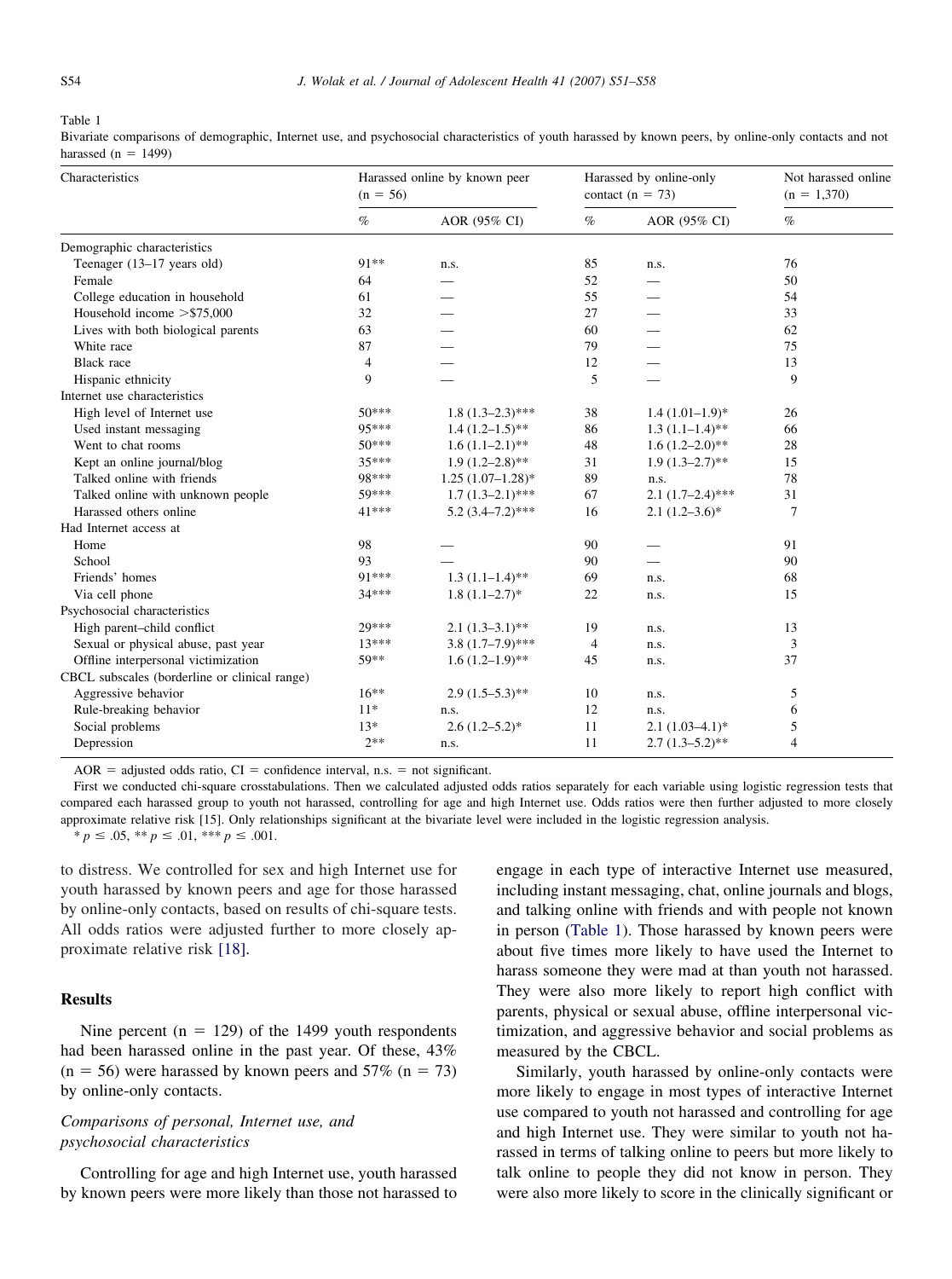Table 2

Bivariate comparisons of characteristics of online harassment incidents by known peers versus by online only contacts  $(n = 129)$ 

| Characteristics                                           | Harassed online by | Harassed by online |  |
|-----------------------------------------------------------|--------------------|--------------------|--|
|                                                           | known peer         | only contact       |  |
|                                                           | $(n = 56)$ %       | $(n = 73) \%$      |  |
| Youth was harassed online more than once in the past year | 68**               | 44                 |  |
| Harasser communicated directly with target                | $41***$            | 82                 |  |
| Harasser posted messages or sent then for others to see   | 59***              | 18                 |  |
| Series of incidents involving same harasser               | 59***              | 27                 |  |
| More than one harasser                                    | $36*$              | 19                 |  |
| Target was with friends or other kids when harassed       | 37                 | 25                 |  |
| When harassment first happened, youth was                 |                    |                    |  |
| Using instant messages                                    | $64***$            | 34                 |  |
| In an online journal or blog                              | 11                 | 3                  |  |
| Using e-mail                                              | $5*$               | 18                 |  |
| In a chatroom                                             | 4*                 | 18                 |  |
| Via message board                                         | 5                  | $\overline{4}$     |  |
| In a gaming site                                          | $0**$              | 14                 |  |
| Other or don't know                                       | 18                 | 14                 |  |
| Harasser sex                                              |                    |                    |  |
| Male                                                      | 55                 | 47                 |  |
| Female                                                    | 45***              | 16                 |  |
| Unknown                                                   | n/a                | 37                 |  |
| Harasser was age 17 or younger                            | 89***              | 36                 |  |
| Harasser was age 18 or older                              | Q***               | 33                 |  |
| Harasser age was unknown                                  | 2***               | 31                 |  |
| Relationships with online only contacts                   |                    |                    |  |
| No previous interaction                                   | n/a                | 79                 |  |
| Conversed online more than once                           | n/a                | 21                 |  |
| Started to feel like friend                               | n/a                | 15                 |  |
| Harasser asked youth for picture                          | $11***$            | 33                 |  |
| Offline contact as part of incident                       | 45***              | 7                  |  |
| Youth disclosed incident                                  | 87***              | 52                 |  |
| Youth was distressed about online harassment              | 34                 | 41                 |  |
| How situation ended                                       |                    |                    |  |
| Online action (e.g., left site, blocked) or no action     | 41***              | 75                 |  |
| Confronted harasser                                       | $25*$              | 11                 |  |
| Made up or smoothed over                                  | $16*$              | 4                  |  |
| Parent or teacher handled                                 | $11**$             | $\mathbf{0}$       |  |
| Called police, ISP or other authority                     | $\sqrt{2}$         | 7                  |  |

 $n/a = not$  applicable.

We used chi-square crosstabulations.

 $* p \leq .05, ** p \leq .01, ** p \leq .001.$ 

borderline range for social problems and depression as measured by the CBCL.

#### *Comparison of incident characteristics*

Sixty-eight percent of those targeted by known peers and 44% of those targeted by online-only contacts had been harassed online more than once in the past year (Table 2). There were significant differences in a number of incident characteristics, based on whether harassers were known peers or online-only contacts. For example, 59% of incidents by known peers involved messages posted or sent for others to see, compared to 18% by online-only contacts. Also, 59% of known peer incidents involved a series of incidents by the same harasser, compared to 27% of incidents by online-only contacts, and incidents by known peers

were somewhat more likely to involve more than one harasser. Known peer incidents were also more likely to be initiated by instant messages. Close to half of known peer harassers (45%) were female, compared to 16% of onlineonly contacts, although the sex of many online-only contacts was unknown. Although the difference was not statistically significant, it is notable that 37% of youth harassed by known peers and 25% by online-only contacts were with friends or others during the incident. Other differences, such as more known peer harassers being younger than 18 and having offline contact with targets probably reflect the proximity of known peers compared to online-only contacts.

Among targets of online-only contacts, 79% had no previous interaction with their harassers. However, 15% said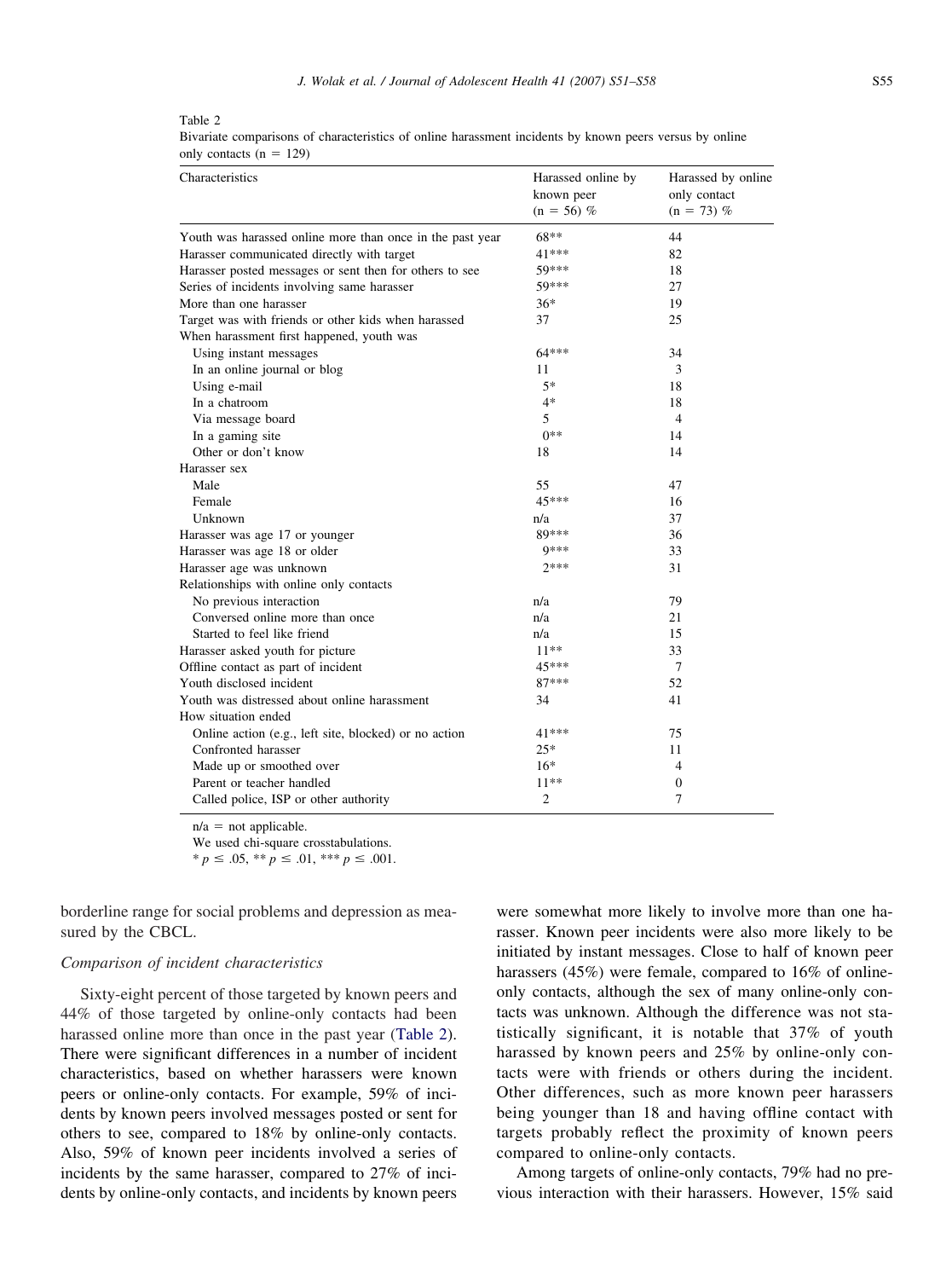Table 3

Characteristics related to distress about harassment by known peers and by online only contacts  $(n = 129)$ 

| Characteristics                                 |                             | Harassed online by known peer $(n = 56)$ |                   | Harassed by online only contact $(n = 73)$ |                                |                   |
|-------------------------------------------------|-----------------------------|------------------------------------------|-------------------|--------------------------------------------|--------------------------------|-------------------|
|                                                 | Distressed<br>$(n = 19) \%$ | Not distressed<br>$(n = 37)$ %           | AOR (95% CI)      | Distressed<br>$(n = 30) \%$                | Not distressed<br>$(n = 43)$ % | AOR (95% CI)      |
| Demographic characteristics                     |                             |                                          |                   |                                            |                                |                   |
| Female                                          | 79†                         | 57                                       | n.s.              | n.s.                                       | n.s.                           | n.s.              |
| Teenager $(13-15)$                              | n.s.                        | n.s.                                     |                   | $77+$                                      | 91                             | n.s.              |
| High level of Internet use                      | $26**$                      | 62                                       | $0.4(0.1-0.8)$ ** | n.s.                                       | n.s.                           | n.s.              |
| Incident characteristics                        |                             |                                          |                   |                                            |                                |                   |
| Series of incidents involving same harasser     | n.s.                        | n.s.                                     |                   | $43**$                                     | 16                             | $2.8(1.3-4.4)*$   |
| Harassment began via instant messages           | 47†                         | 73                                       | n.s.              | n.s.                                       | n.s.                           | n.s.              |
| Harasser was age 18 or older                    | n.s.                        | n.s.                                     |                   | $50**$                                     | 21                             | $2.5(1.3-3.6)$ ** |
| Online contact harasser felt like a friend      | n/a                         | n/a                                      | n/a               | 23 <sup>†</sup>                            | 9                              | n.s.              |
| Harasser asked youth for picture                | 21 <sup>†</sup>             | 5                                        | n.s.              | $50**$                                     | 21                             | $2.5(1.3-3.6)$ ** |
| Incident included offline harassment            | 68**                        | 32                                       | n.s.              | n.s.                                       | n.s.                           | n.s.              |
| Internet use characteristics                    |                             |                                          |                   |                                            |                                |                   |
| Uses instant messaging                          | $84*$                       | 100                                      | n.s.              | n.s.                                       | n.s.                           | n.s.              |
| Goes to chatrooms                               | n.s.                        | n.s.                                     |                   | $27**$                                     | 63                             | $0.4(0.2-0.8)$ ** |
| Uses the Internet at friends' homes             | n.s.                        | n.s.                                     |                   | $50**$                                     | 81                             | $0.7(0.3-0.9)$ *  |
| Used the Internet to harass someone mad at      | $21*$                       | 51                                       | n.s.              | n.s.                                       | n.s.                           | n.s.              |
| Psychosocial characteristics                    |                             |                                          |                   |                                            |                                |                   |
| Clinically significant or borderline aggressive |                             |                                          |                   |                                            |                                |                   |
| behavior (CBCL)                                 | n.s.                        | n.s.                                     |                   | 17 <sup>†</sup>                            | 5                              | n.s.              |

AOR = adjusted odds ratio, CI = confidence interval, n.s. = not significant,  $n/a$  = not applicable.

First we conducted chi-square crosstabulations. Then we calculated odds ratios separately for each variable using logistic regression. We controlled for sex and high Internet use for youth harassed by known peers and age for youth harassed by online only contacts, and then further adjusted to correct for overestimation of risk. Only variables with differences significant at  $p < .10$  using chi-square analyses are shown.

 $\frac{p}{p} \leq 0.10, \frac{p}{p} \leq 0.05, \frac{p}{p} \leq 0.01, \frac{p}{p} \leq 0.001.$ 

the online contact had started to feel like a friend. Threequarters of targets of online-only contacts ended the harassment by taking simple online action or no action at all, compared to 41% of youth harassed by known peers. Parents or teachers handled 11% of known peers incidents but none involving online-only contacts. Overall, 87% of known peer incidents were disclosed to others compared to 52% of those involving online-only contacts. Forty-one percent of targets of online-only contacts were distressed by the harassment, compared to 34% of targets of known peers, but this difference was not statistically significant.

# *Distressing harassment*

Youth with high Internet use who were harassed by known peers were less likely to be distressed; no other characteristics predicted distress when high Internet use and sex were controlled for (Table 3).

Among youth harassed by online-only contacts, being a teen (13–17) was somewhat associated with less distress. Controlling for age, youth targeted by online-only contacts were more likely to be distressed when the harassment involved a series of incidents by the same harasser; the harasser was age 18 or older, or asked the youth for a picture. Youth who scored in the clinically significant or borderline range on the CBCL subscale for aggressive behavior were also more likely to exhibit distress. Youth harassed by online-only contacts were less likely to be

distressed if they were chatroom users or used the Internet at friends' homes.

#### *How much online harassment could be called bullying?*

Although we do not have variables that clearly denote which incidents involve aggressive intent by harassers or imbalance of power, a rough way to estimate the proportion of online harassment that might constitute bullying under the standard definition is to look at the number of incidents youth described as being both part of a series of incidents by the same harasser (indicating repetition) and either distressing (possibly indicating aggression and imbalance of power) or requiring adult intervention (imbalance of power). Twenty-five percent of known peer incidents met these criteria as did 21% of incidents by online-only contacts (not shown in table).

## **Discussion**

#### *Does online harassment constitute bullying?*

Certain individual variables suggest that online harassment by known peers may constitute bullying more often than harassment by online-only contacts, defining bullying as requiring aggression, repetition, and power imbalance. More than half of known peer harassers sent or posted messages for others to see, suggesting gossip and rumor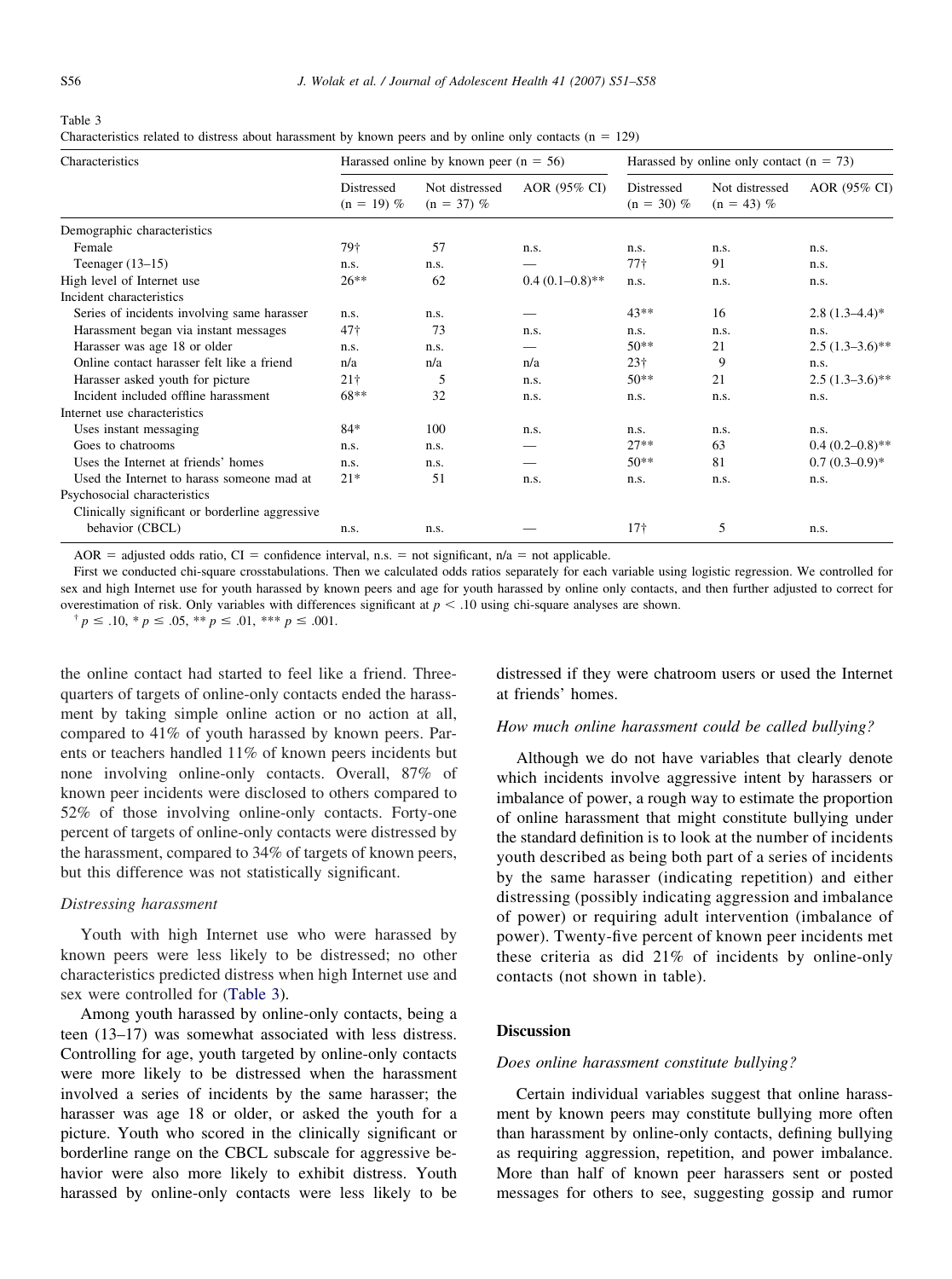spreading and incidents that would be difficult for targets to terminate. Also, close to half of known peer harassers were female. Because girls who bully tend to use indirect methods [\[19,20\],](#page-7-0) they may find the Internet particularly suited to such tactics. Other research has also found high proportions of girls responsible for online incidents [\[10\].](#page-7-0) In contrast, over 80% of harassment by online-only contacts was limited to direct exchanges between harassers and targets. Close to 60% of known peer incidents were part of a series, meeting the requirement of repetition, whereas most harassment by online-only contacts involved single events. Harassment by known peers was more likely to entail multiple harassers and be resolved with the involvement of a parent or teacher, implying that power imbalances were more common. In addition, 45% of known peer harassers had offline contact with targets, suggesting online incidents that may have been an aspect of offline bullying. Nonetheless, harassment by online-only contacts was not less distressing to targets. A rough estimate of bullying based on measures of repetition and distress found similar rates of possible bullying for youth targeted by known peers and those targeted by onlineonly contacts.

#### *Online harassment and distress*

The majority of online harassment incidents were not distressing to targets. Unfortunately, our data did not yield much information about characteristics associated with distress over online harassment by known peers, once high Internet use was controlled for. Distress over harassment by online-only contacts was associated with a series of incidents, or repetition, and with online-only contacts who were age 18 or older, suggesting a power imbalance based on age in at least some cases. Harassers asking for pictures was also related to distress, suggesting youth may have become uncomfortable with the degree of personal information being sought. In addition, youth who had problems with aggressive behavior were more likely to call harassment by an online-only contact distressing. These youth may have been quicker to take an incident personally or label an online communication as hostile.

Youth who used the Internet to visit chatrooms or used the Internet at friends' homes were less likely to be distressed over harassment by online contacts. Chatroom users may have been more inured to online incivility, and youth who used the Internet at friends' home may have been in social situations that made them feel less threatened.

These findings suggest that the concept of "bullying" or "cyberbullying" may not apply to all online interpersonal offenses. The concept of bullying was largely developed to apply to school situations in which youth had ongoing face-to-face relationships with other youth. The Internet, in contrast to school, is a context where interactions can occur readily with both known peers and complete strangers. Both pose the potential for threatening, intimidating, and distress-

ing interactions, although of somewhat different character. The term "bullying," as it has been defined in the school context, does not appear to apply to much of this online harassment, particularly incidents perpetrated by people youth do not know face-to-face and minor, single incidents by peers that are not distressing to targets. Care should be taken to distinguish between online harassment that does and does not qualify as "bullying."

We do not recommend using the term "bullying" to describe all online interpersonal offenses, because they vary so widely in their characteristics. We suggest using "online harassment," with disclaimers that it does not constitute bullying unless it is part of or related to offline bullying. This would include incidents perpetrated by peers that occur entirely online but arise from school-related events or relationships and have school-related consequences for targets. Clearly, the Internet provides opportunities for the extension of conventional school bullying to new venues. Those who study conventional school bullying need to include online behavior in research to further refine knowledge, prevention, and intervention.

# *Limitations*

The study was not designed to collect data about bullying. Analyses are based on single incidents of online harassment. Data did not allow for analyses of characteristics or assessment of distress over multiple incidents, and we lacked data that would have allowed us to better evaluate cases in which harassment may have constituted bullying. All data come from youth self-reports. Also, power was limited by the small number of cases. Other limitations of the sample have been described elsewhere [\[1,6\].](#page-7-0)

# *Implications*

A number of strategies may be useful for preventing or mitigating the impact of online harassment. First, the problem needs to be described effectively and in detail so youth, parents, school teachers and administrators, and other authorities can understand it and identify it. Descriptions should not be limited to incidents involving known peers, and definitions should include other related technologies such as text messaging and cell phone photography. Also, effective measures of distress are needed to distinguish minor incidents from those that could have serious negative consequences. Existing antibullying and other prevention programs should include discussions about online harassment, both school-related and not. In addition, codes of conduct that include online behavior need to be created, publicized, and adopted through Internet service providers, schools, clubs and organizations, as well as on Web sites. Internet service providers, schools, and other youth-serving organizations should be encouraged to have strong sanctions against online harassment. Because much bullying and harassment, both off- and online, occurs in